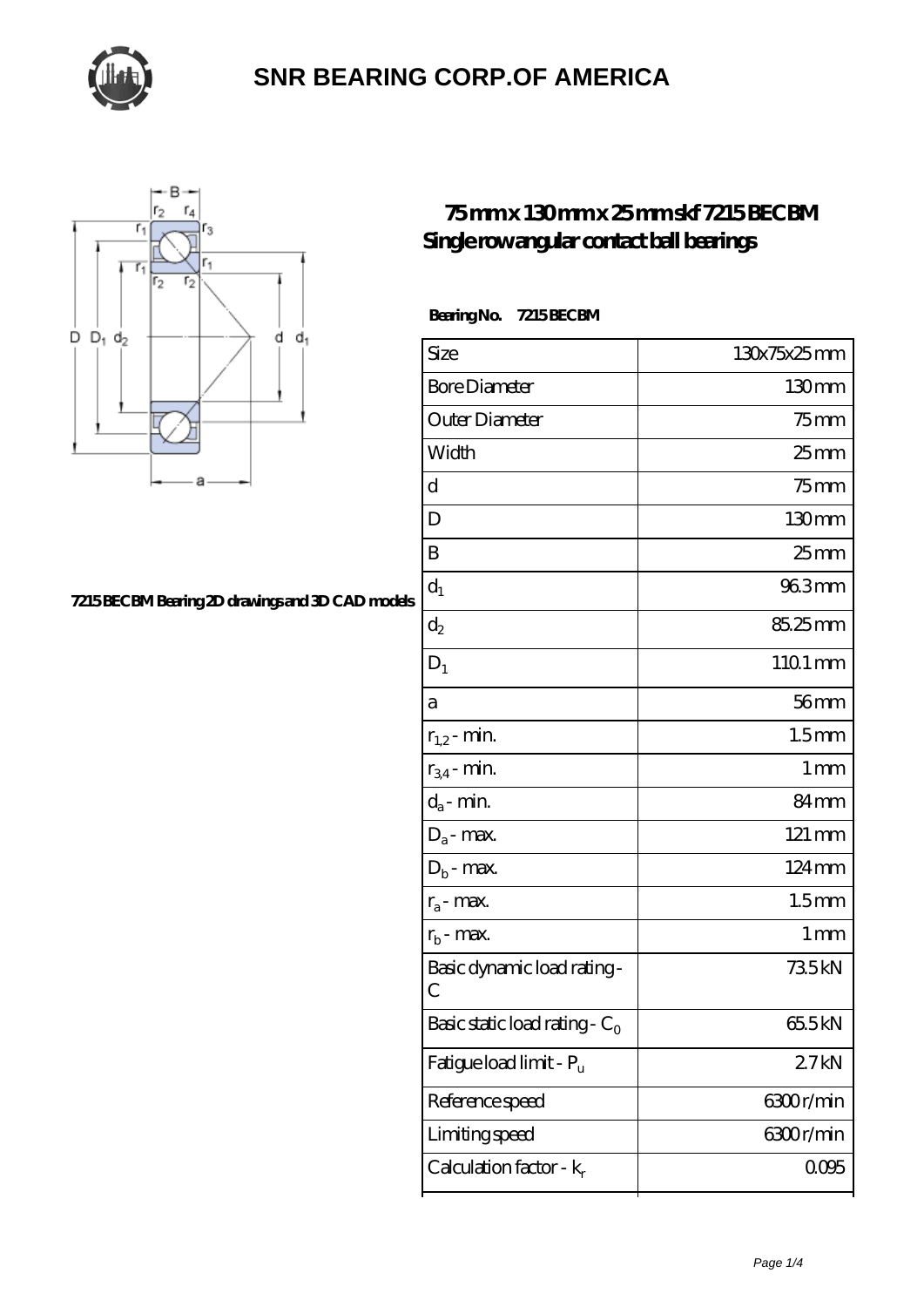

| Calculation factor - $k_a$          | 1.4                              |
|-------------------------------------|----------------------------------|
| Calculation factor - e              | 1.14                             |
| Calculation factor - X              | 0.57                             |
| Calculation factor - Y <sub>0</sub> | 0.52                             |
| Calculation factor - $Y_1$          | 0.55                             |
| Calculation factor - $Y_2$          | 093                              |
| Calculation factor - X              | 035                              |
| Calculation factor - $Y_0$          | 026                              |
| Calculation factor - $Y_1$          |                                  |
| Calculation factor - $Y_2$          | 0.57                             |
| Category                            | Angular Contact Ball<br>Bearings |
| Inventory                           | 0 <sub>0</sub>                   |
| Manufacturer Name                   | <b>SKF</b>                       |
| Minimum Buy Quantity                | N/A                              |
| Weight / Kilogram                   | 1.29                             |
| Product Group                       | <b>BOO3O8</b>                    |
| Enclosure                           | Open                             |
| Flush Ground                        | Yes                              |
| Rolling Element                     | <b>Ball Bearing</b>              |
| Number of Rows of Balls             | Single Row                       |
| Precision Class                     | ABEC 3   ISO P6                  |
| Maximum Capacity / Filling<br>Slot  | No                               |
| Snap Ring                           | No                               |
| Cage Material                       | Brass                            |
| Contact Angle                       | 40Degree                         |
| Internal Clearance                  | CB                               |
| Number of Bearings                  | 1 (Single)                       |
| Mounting Arrangement                | Universal                        |
| Inch - Metric                       | Metric                           |
| Long Description                    | 75MM Bore; 130MM                 |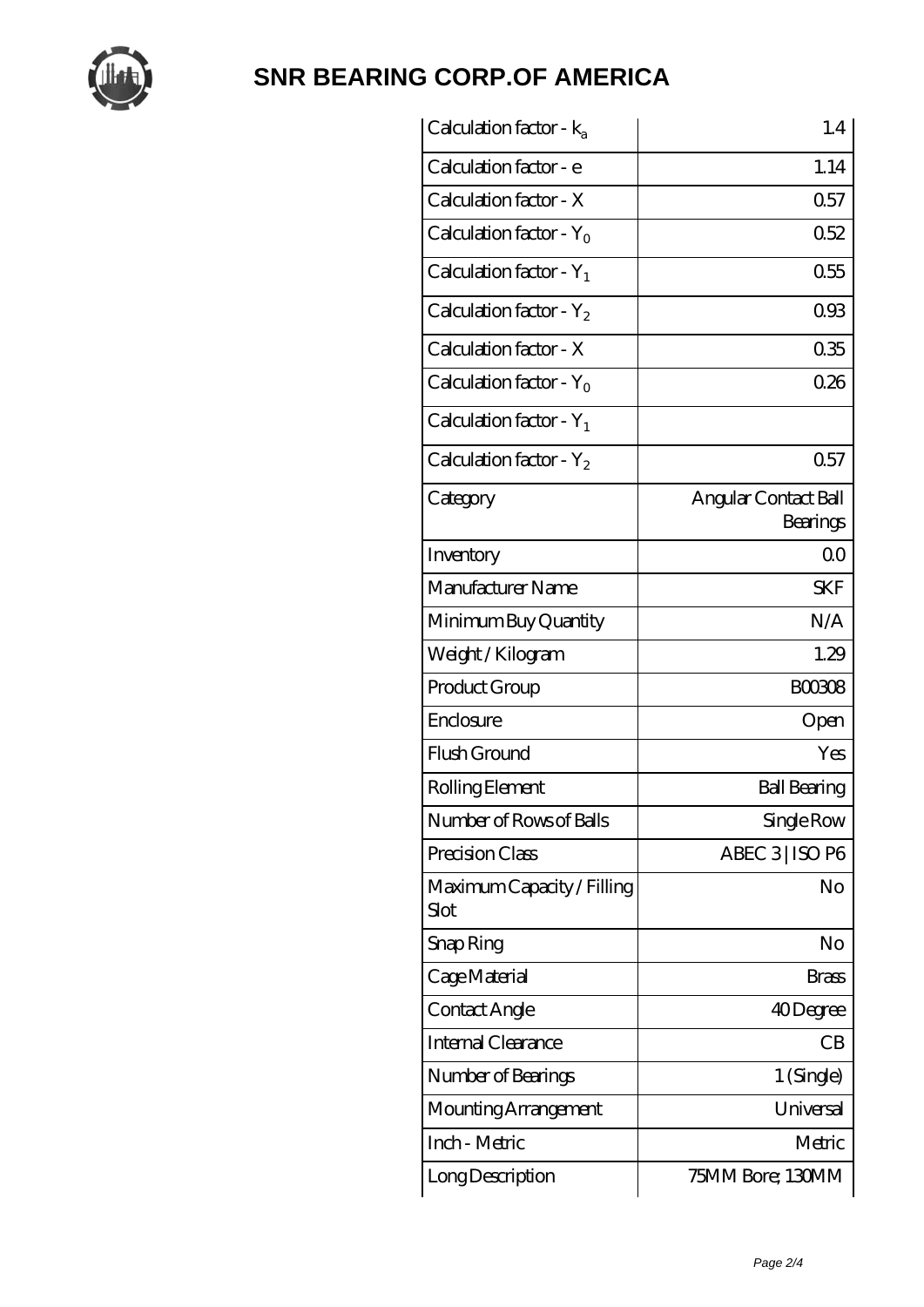

|                              | Outside Diameter; 25MM<br>Width; Open; Yes Flush<br>Ground; Ball Bearing, Single<br>Row of Balls, ABEC 3   ISO<br>PG No Filling Slot; No Snap<br>Ring |
|------------------------------|-------------------------------------------------------------------------------------------------------------------------------------------------------|
| <b>Other Features</b>        | Normal Axial Internal<br>Clearance                                                                                                                    |
| Category                     | Angular Contact Ball<br>Bearing                                                                                                                       |
| <b>UNSPSC</b>                | 31171531                                                                                                                                              |
| Harmonized Tariff Code       | 8482105028                                                                                                                                            |
| Noun                         | Bearing                                                                                                                                               |
| Keyword String               | Angular Contact                                                                                                                                       |
| Manufacturer URL             | http://www.skf.com                                                                                                                                    |
| Manufacturer Item Number     | 7215BECBM                                                                                                                                             |
| Weight/LBS                   | 2846                                                                                                                                                  |
| Outside Diameter             | 5.118Inch   130Millimeter                                                                                                                             |
| Width                        | 0.984 Inch   25 Millimeter                                                                                                                            |
| Bore                         | 2953Inch   75 Millimeter                                                                                                                              |
| bore diameter:               | $75$ mm                                                                                                                                               |
| radial static load capacity: | 655kN                                                                                                                                                 |
| outside diameter:            | 130mm                                                                                                                                                 |
| cage material:               | <b>Brass</b>                                                                                                                                          |
| overall width:               | 25 mm                                                                                                                                                 |
| outer ring width:            | $25 \text{mm}$                                                                                                                                        |
| contact angle:               | $40^{\circ}$                                                                                                                                          |
| maximum rpm:                 | <b>6300RPM</b>                                                                                                                                        |
| rowtype & fill slot:         | Single-RowNon-Fill Slot                                                                                                                               |
| finish/coating               | Uncoated                                                                                                                                              |
| internal clearance:          | CO                                                                                                                                                    |
| precision rating             | ABEC $3$ (ISO Class 6)                                                                                                                                |
| closure type:                | Open                                                                                                                                                  |
| fillet radius                | 1.5 <sub>mm</sub>                                                                                                                                     |
|                              |                                                                                                                                                       |